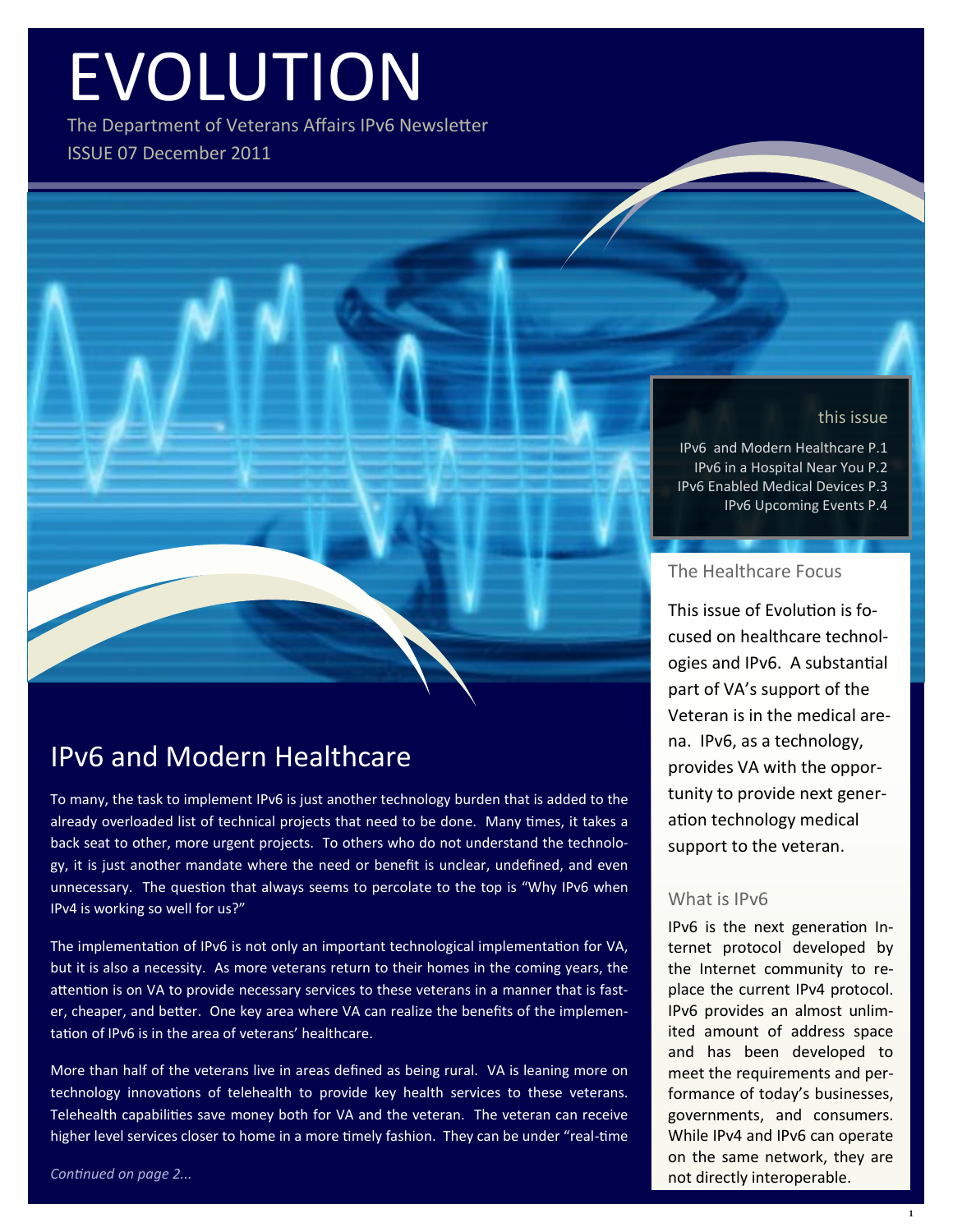

## IPv6 and Modern Healthcare *Serving the Veteran with Advanced Technology*

#### *Continued from Page 1*

monitoring" right in their home. High-Definition video teleconferencing can put them in direct contact with specialists where travel is costly.

The implementation of IPv6 can improve these services in the following ways:

**Performance:** IPv6 eliminates the need for Network Address Translation (NAT). By eliminating that need, high definition video, remote monitoring, and remote diagnostics can achieve better performance in real time eliminating stuttering or other delays that may skew diagnostic results. Lost or delayed data can influence a particularly difficult diagnosis.

**Security:** The IPv6 session is encrypted and secured by the nature of the protocol. This is important when we consider the security of patient data and privacy. The ability to hijack the session or capture patient data becomes more difficult, especially over networks outside of VA such as ISP or other public networks.

**Scope:** Because of the virtually limitless address space, the number of devices involved in the care of VA patients can also increase. Network attached diagnostic equipment can allow patients to be monitored by a variety of pieces of equipment individually. This increases capability and flexibility.

**Service:** With the exhaustion of IPv4 addresses, in coming years, there may be veterans getting Internet service purely on IPv6 networks. The ability to service those veterans hinges on VA's ability to provide all services over the IPv6 protocol.

The implementation of IPv6 is more than just another project; it is a communication protocol that can allow VA to securely serve the medical needs of veterans faster, cheaper and better while leveraging the benefits of advanced medical technologies.



**IPv6 in a Hospital Near You**

It is logical for hospitals to embrace the concept of IPv6 transition and the adoption of equipment that implements the protocol as a core capability. One possible implementation might be for hospitals to put RFID tags (electronic tags attached to objects for the purpose of identifying and tracking) on wheelchairs. Wheelchairs are expensive to buy, and it is costly to have nurses spend time trying to find them throughout a large hospital. Case studies have shown that tagging them would be more cost effective.

Taking the concept a step further, under IPv6, hospitals could track every surgical instrument, even individual cotton swabs, to make sure that nothing got left inside a patient during an operation. From a technical perspective, it's feasible. There would be an incredible business value in having that type of tracking and inventory capability. Hospital CIOs need to get with their business colleagues and say, "Given that I can bring you this technical ability, let's have a conversation about what new services it would allow us to offer our patients."

Another possible application would be outfitting a patient with an RFID chip that can provide the primary care provider the ability to locate the patient anywhere in the hospital. The information can be used to track the patient through diagnostic procedures, as well as locate ambulatory patients when they are needed for procedures.

Location capabilities alone help save time, minimize waste, and reduce the potential for mistakes.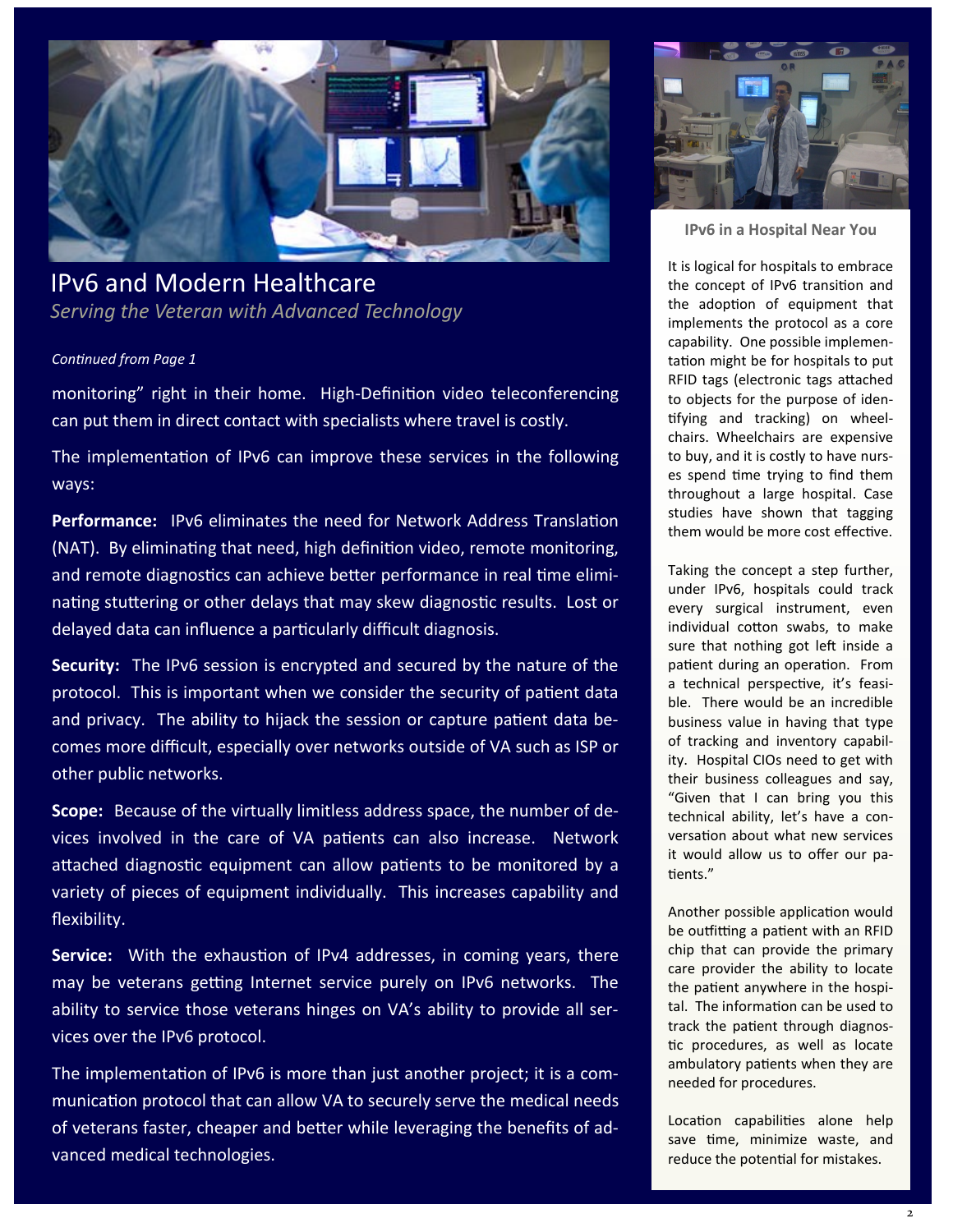

# IPv6 Enabled Medical Devices

As the world continues to march toward universal deployment of IPv6, the availability of devices that leverage the protocol will increase. Many foresee that medical devices can leverage the protocol in unique and very beneficial ways. In a perfect world, each medical device could be individually attached directly to a database, allowing a healthcare provider to view a complete picture of a patient at a glance, with all the critical information they need literally at their fingertips.

This reality can be realized with the increase in development of medical biosensors. We have seen the potential of this capability running over the existing IPv4 networks. It is not hard to see the limitations of the current technology. We are limited by speed, security, and address space. IPv4, even when on high-speed networks is not optimized for the speed or the data load requirements.

Information technology tools in the medical domain have resulted in increased usage of biosensors to monitor the critical vital signs in real time. For example, medical biosensors can allow healthcare professionals to maintain continuous monitoring of the vital parameters of a patient within a geographical area that may span from a hospital room to an entire city or even the entire globe. This capability requires a robust network infrastructure that allows the sensory information to reach the destination on a continuous basis in real time thereby alerting the healthcare professionals to any medical condition requiring attention. It also allows the healthcare professionals to take proactive measures rather than following a reactionary approach in extending critical healthcare facilities.

New applications may include remote diagnostics and telemedicine that allow the healthcare professionals to monitor their patients round the clock, run diagnostic

checks on them, and allow consultation through the use of various interactive communication technologies. IPv6 biosensors will be increasingly used in the medical services to cater to a number of information needs. Biosensors allow doctors to remotely check the vital signs of a patient. It also helps them monitor any noticeable changes on a 24x7 basis providing the capability to take preemptive steps in responding to the patient needs.

The most important benefit that IPv6 enabled medical devices can provide is the ability to securely communicate with the necessary medical facilities while being mobile. The patient could leave their home and possibly go to the local coffee shop or even on a cross-country trip without losing the ability to communicate with their medical team. The ability to remain connected or even reconnect when out of a service area is seamless. The technological support for the patient is minimized and the data available to the healthcare team is maximized.

# The IPv6 Code

The challenge to effective IPv6 transition lies in the ability to write programming to support the devices in use. There are several levels of computer code that need to be considered when a networked medical device is to support IPv6 protocol.

The first computer code to be analyzed is the firmware. This is the code that is embedded in the computer chips on the device. The computer chips need to be able to support the new code that implements the IPv6 protocol.

The second implementation, in many devices, is the embedded code. This is the "operating system" that the medical professional interacts with on the device. It may be simply text or some sort of graphical interface.

The third implementation is more controllable. This is the operating system that we commonly think of as Windows, Unix, Linux, or Apple iOS. Guidance from the vendors for compatibility is publically available just by searching their company web sites.

The fourth area of code that needs attention are the Back-End Services. These are often the database, e-mail, or web services that we do not see directly, however, we do notice they are missing when connection is lost.

# The IPv6 Q&A Corner

### Q: Is my facility capable of supporting IPv6 medical devices?

VA is in the early stages of IPv6 transition. Even at that, VA is leading the way among other Federal Agencies in their implementation projects. The VA IPv6 Transition Program Office is working diligently to meet the OMB milestone directives. By 2012, all of the perimeter systems will be able to communicate using IPv6. After that, it is a progression to implement the capability to communicate using IPv6 throughout the network. There are many components of the network to consider including local network segments and the applications that run on them. So, your facility, most probably, is not capable of supporting IPv6 medical devices at this time. There are, however, several pilot projects in the planning stages. If you are interested in a pilot project, or want to sponsor one, please contact the IPv6 Transition Office.